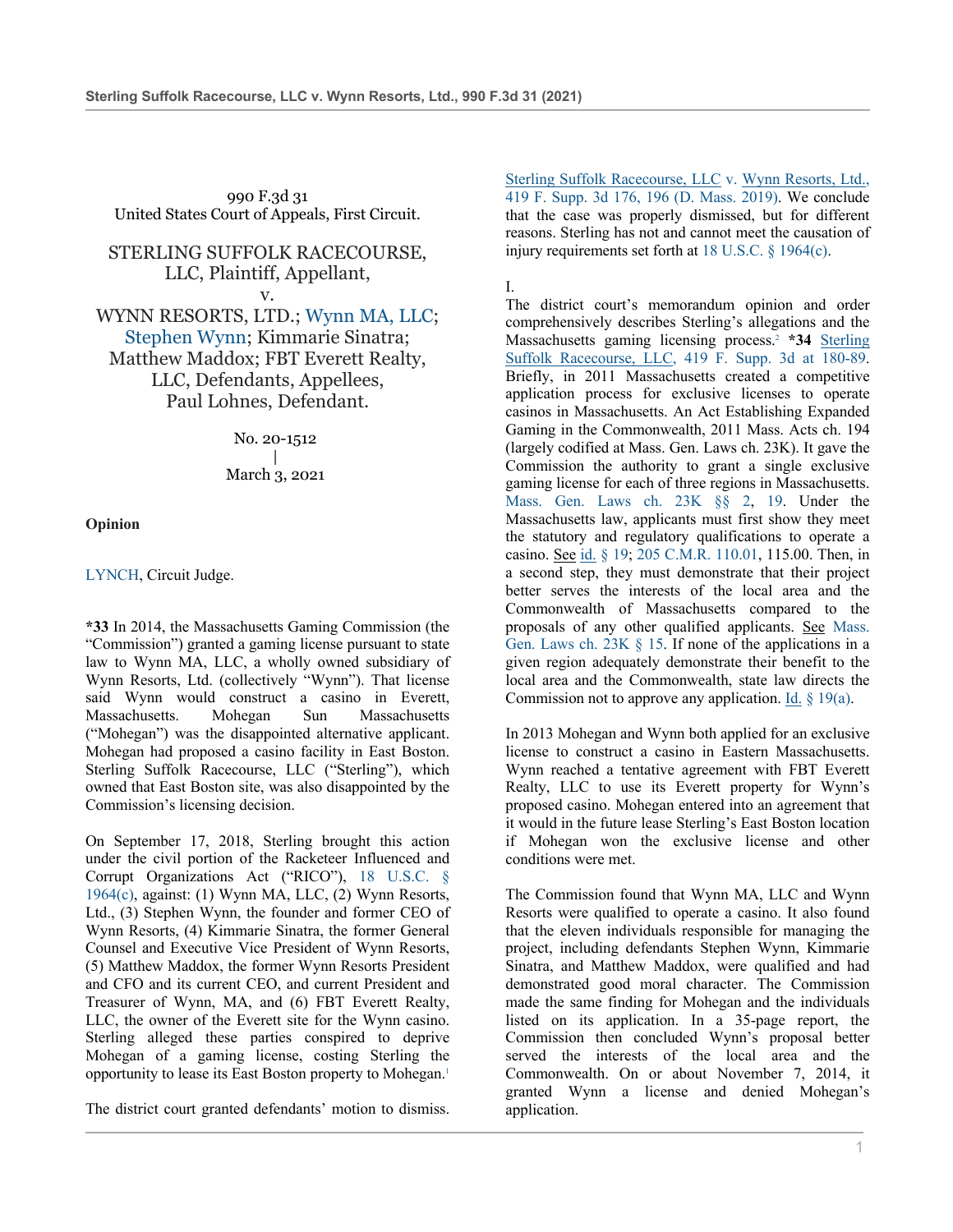Later, the Commission revoked Stephen Wynn's good character determination, and imposed a 35 million dollar fine against Wynn Resorts when sexual misconduct allegations against Stephen Wynn came to light. None of the other individuals listed on Wynn's application were affected, and the Wynn project continued without Stephen Wynn's involvement.

Sterling subsequently brought this RICO action to recover the rents and other revenues it alleged it would have earned from a future lease from Mohegan had Mohegan been granted the license. Sterling alleges that to meet the strict regulatory requirements that Massachusetts places on casino operators, defendants concealed the sexual misconduct allegations against Wynn, failed to disclose the criminal records of project participants, provided false or misleading information about the true ownership of the project location, and paid kickbacks to local officials. Sterling claims that if defendants had acted lawfully during the application process, the Wynn application would have been denied and the Mohegan application likely would have been approved. Assuming nothing triggered the provisions that excused performance **\*35** in Mohegan's agreement to lease Sterling's East Boston site if Mohegan received the gaming license, Sterling states it would then have earned at least \$3.465 billion in rental revenue over a period of 99 years.

The district court granted defendants' motion to dismiss on the grounds that Sterling had failed to allege a continuous pattern of racketeering behavior by any of the defendants. Sterling Suffolk Racecourse, 419 F. Supp. 3d at 194-95. Sterling brought this timely appeal.<sup>3</sup>

## II.

This court "review[s] the grant of a motion to dismiss de novo." Abdisamad v. City of Lewiston, 960 F.3d 56, 59 (1st Cir. 2020) (quoting Starr Surplus Lines Ins. Co. v. Mountaire Farms Inc., 920 F.3d 111, 114 (1st Cir. 2019)). "We are not bound by the district court's reasoning but, rather, may affirm an order of dismissal on any ground evident from the record." MacDonald v. Town of Eastham, 745 F.3d 8, 11 (1st Cir. 2014) (citing Haley v. City of Bos., 657 F.3d 39, 46 (1st Cir. 2011)).

Because Sterling has failed to make a threshold showing that it suffered any direct injury entitling it to RICO relief, we affirm the dismissal of the complaint.

RICO allows a private civil claim by "[a]ny person injured in his business or property by reason of a violation of [the criminal RICO provisions]." 18 U.S.C. § 1964(c). Three Supreme Court cases interpret "by reason of" to

require that a plaintiff in a civil RICO action show that the defendant's actions were "not only ... a 'but for' cause of [plaintiff's] injury, but ... the proximate cause as well." Holmes v. Sec. Inv. Prot. Corp., 503 U.S. 258, 268, 112 S.Ct. 1311, 117 L.Ed.2d 532 (1992); see Hemi Group, LLC v. City of N.Y., 559 U.S. 1, 9, 130 S.Ct. 983, 175 L.Ed.2d 943 (2010) (citing Holmes, 503 U.S. at 268, 271, 274, 112 S.Ct. 1311); Anza v. Ideal Steel Supply Corp., 547 U.S. 451, 461, 126 S.Ct. 1991, 164 L.Ed.2d 720 (2006). The "central question" in evaluating proximate causation in the RICO context "is whether the alleged violation led directly to the plaintiff's injuries." Anza, 547 U.S. at 461, 126 S.Ct. 1991.

The Supreme Court's most recent decision in this area, Hemi, states, "[a] link [between the RICO predicate acts and plaintiff's injuries] that is 'too remote,' 'purely contingent,' or 'indirec[t]' is insufficient" to show proximate cause. 559 U.S. at 9, 130 S.Ct. 983 (quoting Holmes, 503 U.S. at 271, 274, 112 S.Ct. 1311). This requirement reflects "[t]he general tendency of the law, in regard to damages at least, ... not to go beyond the first step." Id. at 10, 130 S.Ct. 983 (quoting Holmes, 503 U.S. at 271-72, 112 S.Ct. 1311). Relatedly, the Hemi court found it highly "relevant to the RICO 'direct relationship' requirement ... whether better situated plaintiffs would have an incentive to sue."  $\underline{Id}$ . at 11-12, 130 S.Ct. 983 (citing Holmes, 503 U.S. at 269-70, 112 S.Ct. 1311).

This court has identified in these Supreme Court cases "three functional factors with which to assess whether proximate cause exists under RICO." In re Neurontin Mktg. & Sales Pracs. Litig., 712 F.3d 21, 35-36 (1st Cir. 2013) (citing Holmes, 503 U.S. at 269-70, 112 S.Ct. 1311). These are (1) "concerns about **\*36** proof" because "the less direct an injury is, the more difficult it becomes to ascertain the amount of a plaintiff's damages attributable to the violation, as distinct from other, independent, factors," id. at 36 (quoting Holmes, 503 U.S. at 269, 112 S.Ct. 1311); (2) "concerns about administrability and the avoidance of multiple recoveries," id.; and (3) "the societal interest in deterring illegal conduct and whether that interest would be served in a particular case," id. As to this third factor, "directly injured victims can generally be counted on to vindicate the law ... without any of the problems attendant upon suits by plaintiffs injured more remotely." Id. (quoting Holmes, 503 U.S. at 269-70, 112 S.Ct. 1311).

Applying the Hemi analysis, it is clear that Sterling has not sufficiently alleged a direct, non-contingent injury. See 559 U.S. at 9, 12, 130 S.Ct. 983. At minimum, Mohegan, which is not involved in this suit, is a "better situated plaintiff[ ]" with "an incentive to sue." Id. at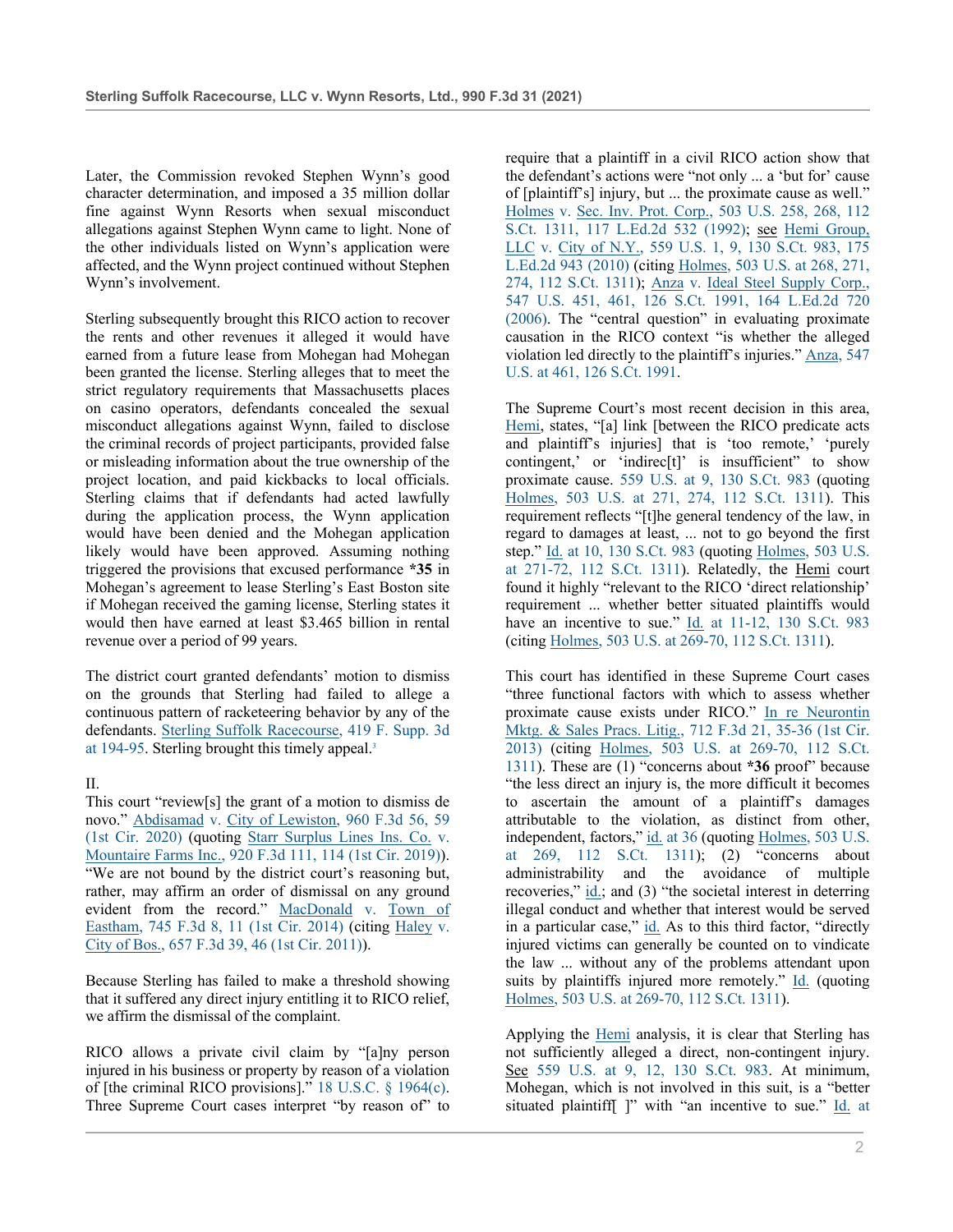11-12, 130 S.Ct. 983 (citing Holmes, 503 U.S. at 269-70, 112 S.Ct. 1311). Mohegan was Wynn's direct competitor for the gaming license. Sterling's theory is that Wynn's wrongful conduct cost Mohegan the gaming license, which in turn cost Sterling the benefit of a potential lease with Mohegan. Any injury Mohegan suffered is necessarily several steps closer to Wynn's allegedly wrongful conduct. By attempting to recover directly from Wynn, Sterling's theory of causation both "go[es] beyond the first step" of the injuries from the alleged RICO scheme and is "purely contingent." Id. at 9, 10, 130 S.Ct. 983.

Sterling's claim "go[es] beyond the first step" of injuries from the conspiracy because it is entirely derivative of Mohegan's injury. Sterling is in the same position as any third-party business which hoped for a major contract from the Mohegan casino project, and lost that potential for business revenues when Mohegan lost the application bid.4 This injury is at least as remote from the alleged RICO conduct as the claims rejected in Holmes, Anza, and Hemi. See Holmes, 503 U.S. at 261-62, 112 S.Ct. 1311 (holding that the Securities Investor Protection Corporation (SIPC) could not recover under RICO for stock-manipulation scheme that bankrupted broker-dealers, triggering a statutory requirement that SIPC meet the broker-dealers' obligations to their customers); Anza, 547 U.S. at 457-58, 126 S.Ct. 1991 (holding that a business could not recover against its competitor for a scheme to defraud the New York State tax authority that allowed the defendant to undercut the plaintiff's prices); Hemi, 559 U.S. at 6-8, 18, 130 S.Ct. 983 (holding that the City of New York could not recover for online cigarette retailers' failure to provide accurate tax information to the State of New York, hindering New York City's efforts to collect taxes from cigarette customers).

Moreover, any causal link between Wynn's conduct and Sterling's lost rental income is "purely contingent." Holmes, 503 U.S. at 271, 112 S.Ct. 1311. Sterling's agreement with Mohegan imposed conditions that may have excused performance regardless of whether Mohegan obtained a license from the Commission. Mohegan **\*37** was released from any obligation to perform in the event of a "Material Adverse Change" affecting the lease, including if construction took longer than two years for any reason outside of its control, or if local authorities other than the Commission refused to approve the project.

These problems with Sterling's theory of causation cause it to fail under each of the three functional factors laid out in In re Neurontin. 712 F.3d at 36. Its claim raises difficult issues of proof as to whether the conditions in Sterling's agreement with Mohegan would have been satisfied in full. It also presents a substantial risk of double recovery, because Mohegan has more direct, less contingent potential claims. There were surely others who also expected a substantial financial benefit from the Mohegan project. And, as described, Mohegan, not Sterling, is the "directly injured" party who can be "counted on to vindicate the law ... without any of the problems attendant upon suits by plaintiffs injured more remotely." Id. (quoting Holmes, 503 U.S. at 269-70, 112 S.Ct. 1311).

None of the Supreme Court or circuit case law that Sterling cites supports its argument that persons who do business with an entity harmed by a RICO conspiracy may recover against the conspirators. Rather, each simply states that in some circumstances fraudulent statements to one party may directly and exclusively financially injure another party. In Bridge v. Phoenix Bond & Indemnity Co., 553 U.S. 639, 644-45, 649-50, 128 S.Ct. 2131, 170 L.Ed.2d 1012 (2008), the Supreme Court held that plaintiffs plausibly alleged that false statements to the county treasurer regarding lien auctions injured the counterbidders, not the treasurer. In In re Neurontin, 712 F.3d at 41-43, and In re Celexa & Lexapro Marketing & Sales Practices Litigation, 915 F.3d 1, 14 (1st Cir. 2019), this court held there was sufficient evidence that false marketing to doctors harmed the insurance companies who paid for the ineffective prescriptions, not the doctors who issued those prescriptions. These cases do not support Sterling's claim of injury.

In these circumstances, Sterling cannot show a "direct injury" from Wynn's actions, and so its RICO claims fail as a matter of law.

III.

The judgment of the district court is affirmed.

Footnotes

<sup>1</sup> Sterling also originally sued Paul Lohnes, who owned the largest stake in FBT Everett Realty, but it did not renew those claims in its amended complaint.